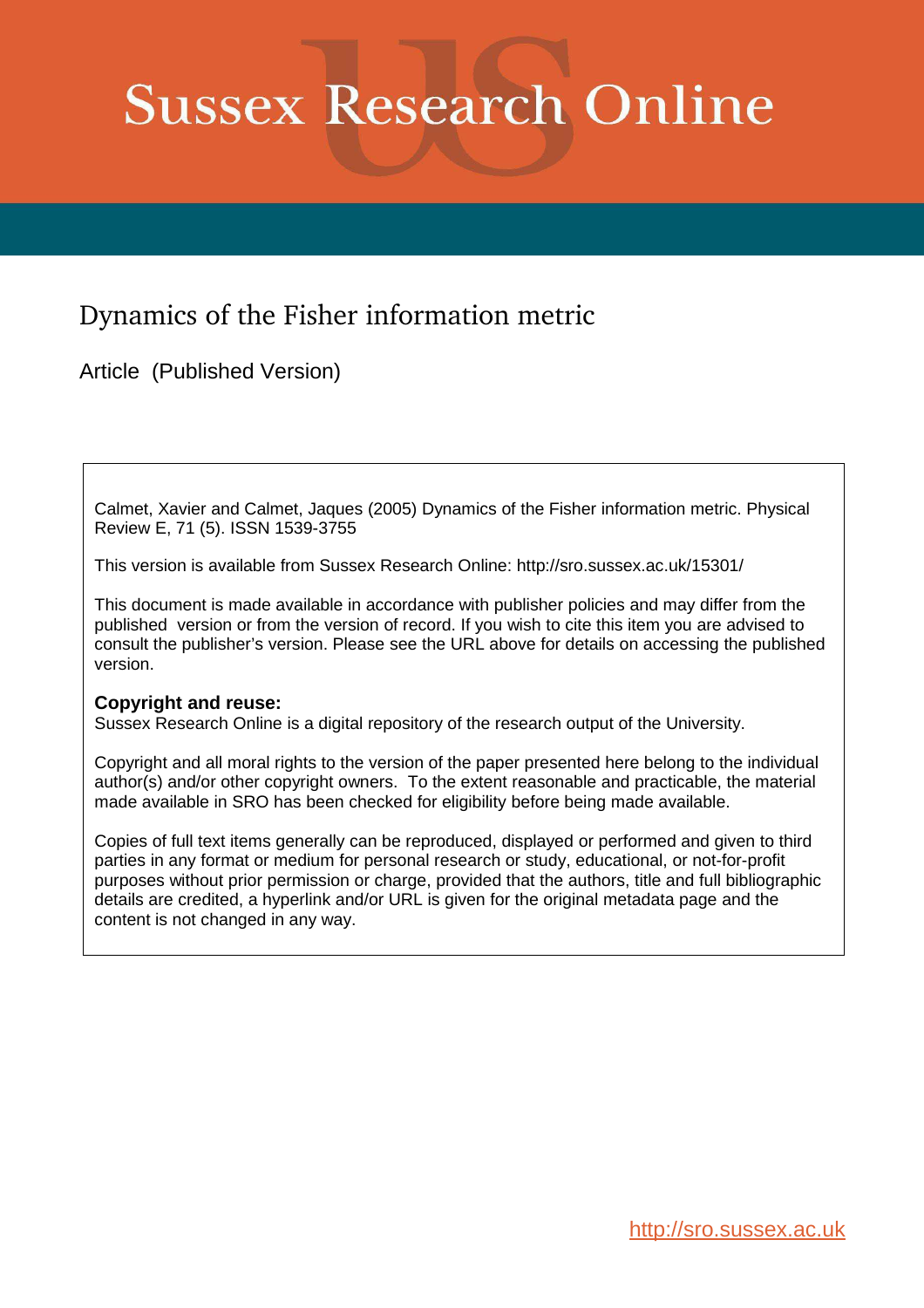#### **Dynamics of the Fisher information metric**

Xavier Calmet<sup>1,\*</sup> and Jacques Calmet<sup>2,†</sup>

<sup>1</sup>*University of North Carolina at Chapel Hill, Chapel Hill, North Carolina 27599, USA*

2 *Institute for Algorithms and Cognitive Systems (IAKS) University of Karlsruhe (TH), D-76131 Karlsruhe, Germany*

 $(Received 15 December 2004; published 18 May 2005)$ 

We present a method to generate probability distributions that correspond to metrics obeying partial differential equations generated by extremizing a functional  $J[g^{\mu\nu}(\theta)]$ , where  $g^{\mu\nu}(\theta)$  is the Fisher metric. We postulate that this functional of the dynamical variable  $g^{\mu\nu}(\theta^i)$  is stationary with respect to small variations of these variables. Our approach enables a dynamical approach to the Fisher information metric. It allows one to impose symmetries on a statistical system in a systematic way.

DOI: 10.1103/PhysRevE.71.056109 PACS number(s): 89.70.+c, 02.70.Rr, 02.40.Hw

#### **I. INTRODUCTION**

The Fisher information metric can be calculated once a probability distribution has been chosen. In this work we wish to present a method to generate probability distributions that correspond to metrics obeying Euler-Lagrange partial differential equations generated by extremizing a functional  $J[g^{\mu\nu}(\theta^i)]$ , where  $g^{\mu\nu}(\theta^i)$  is the Fisher metric. We will postulate that this functional of the dynamical variable  $g^{\mu\nu}(\theta)$  is stationary with respect to small variations of these variables. Our approach enables a dynamical approach to the Fisher information metric. It allows one to impose symmetries on a statistical system in a systematic way. We will show how to obtain partial differential equations for the probability distributions. Imposing that the functional remains invariant under certain transformations of the coordinates  $\theta^i$  will constrain the class of probability distributions. These symmetries can also be broken in a consistent way using methods borrowed from theoretical particle physics and general relativity. As an example we will require that the functional is covariant under general transformations of the coordinates  $\theta$ . This will lead to nonlinear partial differential equations corresponding to Einstein's equations  $\lceil 1 \rceil$  of general relativity (see, e.g.,  $\lceil 2 \rceil$ ) for a nice introduction to general relativity). The requirement that the functional remains invariant under infinitesimal general coordinate transformations  $\theta^i \rightarrow \theta^{i'}$  leads to Bianchi identities. We shall nevertheless emphasize that variations of the Fisher information functional to obtain equations of dynamics have already been considered in another framework  $|3|$ .

A set of distributions  $p_{\theta} = p(\theta)$  parametrized by  $\theta^{i}$  with *i*  $\in \{1, \ldots, n\}$  is a manifold. The Riemanian metric on this manifold is the Fisher information metric defined by

$$
g_{\mu\nu} = \int_X d^4x \, p_\theta(x) \bigg(\frac{1}{p_\theta(x)} \frac{\partial p_\theta(x)}{\partial \theta^\mu}\bigg) \bigg(\frac{1}{p_\theta(x)} \frac{\partial p_\theta(x)}{\partial \theta^\nu}\bigg). \tag{1}
$$

In the following we shall first briefly introduce the concept of the Fisher information metric insisting on the connection to the concepts of Shannon entropy and of the Kullback-Leibler distance. We shall then introduce the dynamics in the Fisher information metric. We shall argue that requiring the covariance of the functional  $J[g^{\mu\nu}(\theta^i)]$  under general transformations of  $\theta^i$  is natural since the Fisher information metric is itself invariant under reparametrization of the manifold  $[4]$ . We note that the Fisher information metric is also invariant under transformations of the random variable  $x \in X$ . We will concentrate on general coordinate invariance, but in principle, depending on the application, any type of symmetry could be imposed on the functional.

#### **II. REVIEW OF FISHER INFORMATION METRIC**

There are many excellent reviews and books on the Fisher information metric; a nice introduction can be found in  $\lceil 3 \rceil$ . Fisher information is a useful concept to judge the quality of statistical estimates. The Fisher information metric has been applied in different fields. This concept appears in such different fields as, e.g., instanton calculus  $[5]$ , ontology  $[6]$ , models for short distance modifications of space-time  $[7]$ , or econometrics [8]. Symbolic computations of Fisher information matrices have also been considered  $[9]$ . We shall give a brief review of the derivation of the information metric (see  $[10,11]$ .

A distance  $d(P_1, P_2)$  between two points  $P_1$  and  $P_2$  has to satisfy the following three axioms:

- (1) Positive definiteness: ∀  $P_1$ ,  $P_2$ ,  $d(P_1, P_2) \ge 0$ ;
- (2) Symmetry:  $d(P_1, P_2) = d(P_2, P_1);$
- $(3)$  Triangle inequality:

 $\forall P_1, P_2, P_3, d(P_1, P_2) \leq d(P_1, P_3) + d(P_2, P_3).$ 

It is often useful to introduce the concept of distance between elements of a more abstract set. For example, one could ask what is the distance between two distributions, between, e.g., the Gaussian and binomial distributions. It is useful to introduce the concept of entropy as a means to define distances. In information theory, Shannon entropy [12] represents the information content of a message or, from the receiver's point of view, the uncertainty about the message the sender produced prior to its reception. It is defined as

<sup>\*</sup>Email address: calmet@physics.unc.edu

<sup>†</sup> Email address: calmet@ira.uka.de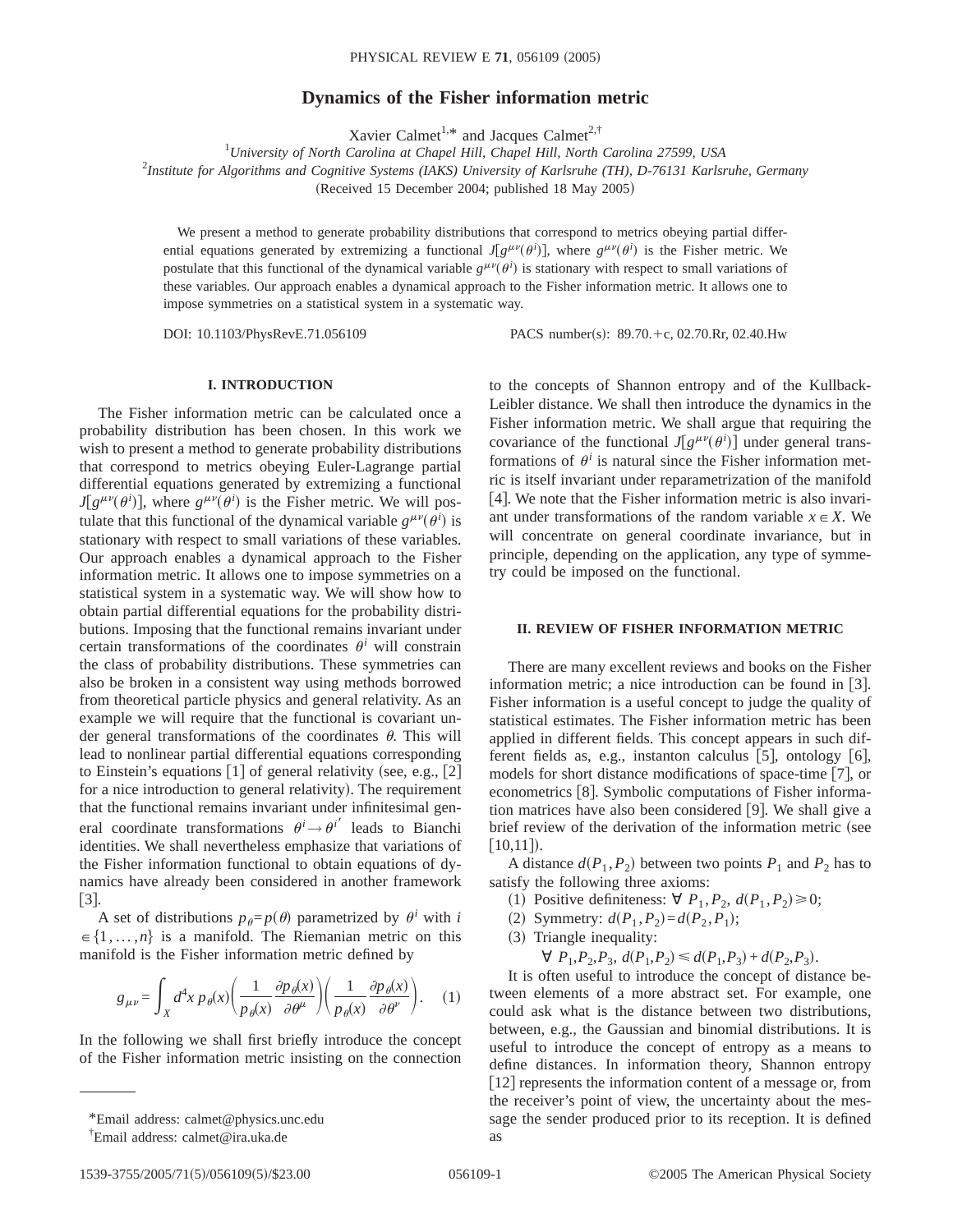$$
-\sum_{i} p(i)\log p(i),\tag{2}
$$

where  $p(i)$  is the probability of receiving the message *i*. The unit used is the bit. The relative entropy can be used to define a "distance" between two distributions  $p(i)$  and  $g(i)$ . The Kullback-Leibler [13] distance or relative entropy is defined as

$$
D(g||p) = \sum_{i} g(i)\log \frac{g(i)}{p(i)},
$$
\n(3)

where  $p(i)$  is the real distribution and  $g(i)$  is an assumed distribution. Clearly the Kullback-Leibler relative entropy is not a distance in the usual sense: it satisfies the positive definiteness axiom, but not the symmetry or the triangle inequality axioms. It is nevertheless useful to think of the relative entropy as a distance between distributions.

The Kullback-Leibler distance is relevant to discrete sets. It can be generalized to the case of continuous sets. For our purposes, a probability distribution over some field (or set)  $X$ is a distribution  $p: X \in \mathbb{R}$ , such that

(1)  $\int_X d^4x \, p(x) = 1$ ,

(2) for any finite subset  $S \subset X$ ,  $\int_S d^4x \, p(x) > 0$ .

We shall consider families of distributions, and parametrize them by a set of continuous parameters  $\theta^i$  that take values in some open interval  $M \subseteq \mathbb{R}^4$ . We use the notation  $p_{\theta}$  to denote members of the family. For any fixed  $\theta$ ,  $p_{\theta}: x \mapsto p_{\theta}(x)$  is a mapping from  $X$  to  $\mathbb R$ . We shall consider the extension of the family of distributions  $F = \{p_{\theta} | \theta \in M\}$ , to a manifold M such that the points  $p \in M$  are in one to one correspondence with the distributions  $p \in F$ . The parameters  $\theta$  of *F* can thus be used as coordinates on M.

The Kullback number is the generalization of the Kullback-Leibler distance for continuous sets. It is defined as

$$
I(g_{\theta} \| p_{\theta}) = \int d^4x \, g_{\theta}(x) \log \frac{g_{\theta}(x)}{p_{\theta}(x)}.
$$
 (4)

Let us now study the case of an infinitesimal difference between  $q_{\theta}(x) = p_{\theta + \epsilon v}(x)$  and  $p_{\theta}(x)$ :

$$
I(p_{\theta+\epsilon v}||p_{\theta}) = \int d^4x \, p_{\theta+\epsilon v}(x) \log \frac{p_{\theta+\epsilon v}(x)}{p_{\theta}(x)}.
$$
 (5)

Expanding in  $\epsilon$  and keeping  $\theta$  and  $\nu$  fixed one finds

$$
I(p_{\theta+\epsilon v}||p_{\theta}) = I(p+\epsilon||p)|_{\epsilon=0} + \epsilon I'(\epsilon)|_{\epsilon=0}
$$

$$
+ \frac{1}{2}\epsilon^2 I''(\epsilon)|_{\epsilon=0} + O(\epsilon^3). \tag{6}
$$

One finds  $I(0)=I'(0)=0$  and

$$
I''(0) = \nu^{\mu} \left[ \int_{X} d^{4}x \, p_{\theta}(x) \left( \frac{1}{p_{\theta}(x)} \frac{\partial p_{\theta}(x)}{\partial \theta^{\mu}} \right) \left( \frac{1}{p_{\theta}(x)} \frac{\partial p_{\theta}(x)}{\partial \theta^{\nu}} \right) \right] \nu^{\nu}.
$$
\n(7)

We can now identify the Fisher information metric  $[14]$  on a manifold of probability distributions as

$$
g_{\mu\nu} = \int_X d^4x \, p_\theta(x) \bigg(\frac{1}{p_\theta(x)} \frac{\partial p_\theta(x)}{\partial \theta^\mu}\bigg) \bigg(\frac{1}{p_\theta(x)} \frac{\partial p_\theta(x)}{\partial \theta^\nu}\bigg). \tag{8}
$$

It has been shown that this matrix is a metric on a manifold of probability distributions (see, e.g.,  $[11]$ ) Corcuera and Giummolè  $[4]$  have shown that the Fisher information metric is invariant under reparametrization of the sample space *X* and that it is covariant under reparametrizations of the manifold, i.e., the parameter space (see, e.g.,  $[15]$  for a review.)

#### **III. DYNAMICS OF FISHER INFORMATION METRIC**

Given a distribution  $p(\theta)$ , the Fisher information metric can be calculated using Eq.  $(8)$ . Here we wish to approach this issue from a different point of view and derive the Fisher information metric from a dynamical perspective. We introduce a functional  $J[g^{\mu\nu}(\theta)]$ . To constrain the functional dependence on  $g^{\mu\nu}(\theta^i)$ , we impose that this functional is invariant under general transformations of the coordinates  $\theta^i$ . As already mentioned, the Fisher information metric is covariant under reparametrizations of the manifold, i.e., it is covariant under general coordinate transformations  $\theta^i \rightarrow \theta^{i'}$ . It thus seems natural to posit that the functional  $J[g_{\mu\nu}]$ , describing the dynamics of the metric, is invariant under general coordinate transformations  $\theta^i \rightarrow \theta^{i'}$ . We shall first introduce a few basic quantities which are well known from differential geometry and the general theory of relativity.

#### **A. Definitions**

Differential geometry is the tool we shall be using, just as in general relativity; the concepts of differential geometry we need are nicely introduced in  $[2]$ . Let us define a few quantities. The affine connection is defined as

$$
\Gamma^{\sigma}_{\lambda\nu} = \frac{1}{2} g^{\nu\sigma} \left( \frac{\partial g_{\mu\nu}}{\partial \theta^{\lambda}} + \frac{\partial g_{\lambda\nu}}{\partial \theta^{\mu}} - \frac{\partial g_{\mu\lambda}}{\partial \theta^{\nu}} \right). \tag{9}
$$

The curvature tensor is given by

$$
R^{\lambda}_{\mu\nu\kappa} = \frac{\partial \Gamma^{\lambda}_{\mu\nu}}{\partial \theta^{\kappa}} - \frac{\partial \Gamma^{\lambda}_{\mu\kappa}}{\partial \theta^{\nu}} + \Gamma^{\eta}_{\mu\nu} \Gamma^{\lambda}_{\kappa\eta} - \Gamma^{\eta}_{\mu\kappa} \Gamma^{\lambda}_{\nu\eta}.
$$
 (10)

It is the only tensor that can be constructed from the metric tensor  $g_{\mu\nu}$  and its first and second derivatives. We shall also need the Ricci tensor, which reads

$$
R_{\mu\kappa} = R^{\lambda}_{\mu\lambda\kappa},\tag{11}
$$

and the curvature scalar is given by

$$
R = g^{\mu\kappa} R_{\mu\kappa}.\tag{12}
$$

#### **B. Dynamics**

We now have all the necessary tools to introduce the invariant functional which describes the dynamics of Fisher information metric. Because of  $[4]$ , it seems natural to posit that the functional  $J[g_{\mu\nu}]$ , describing the dynamics of the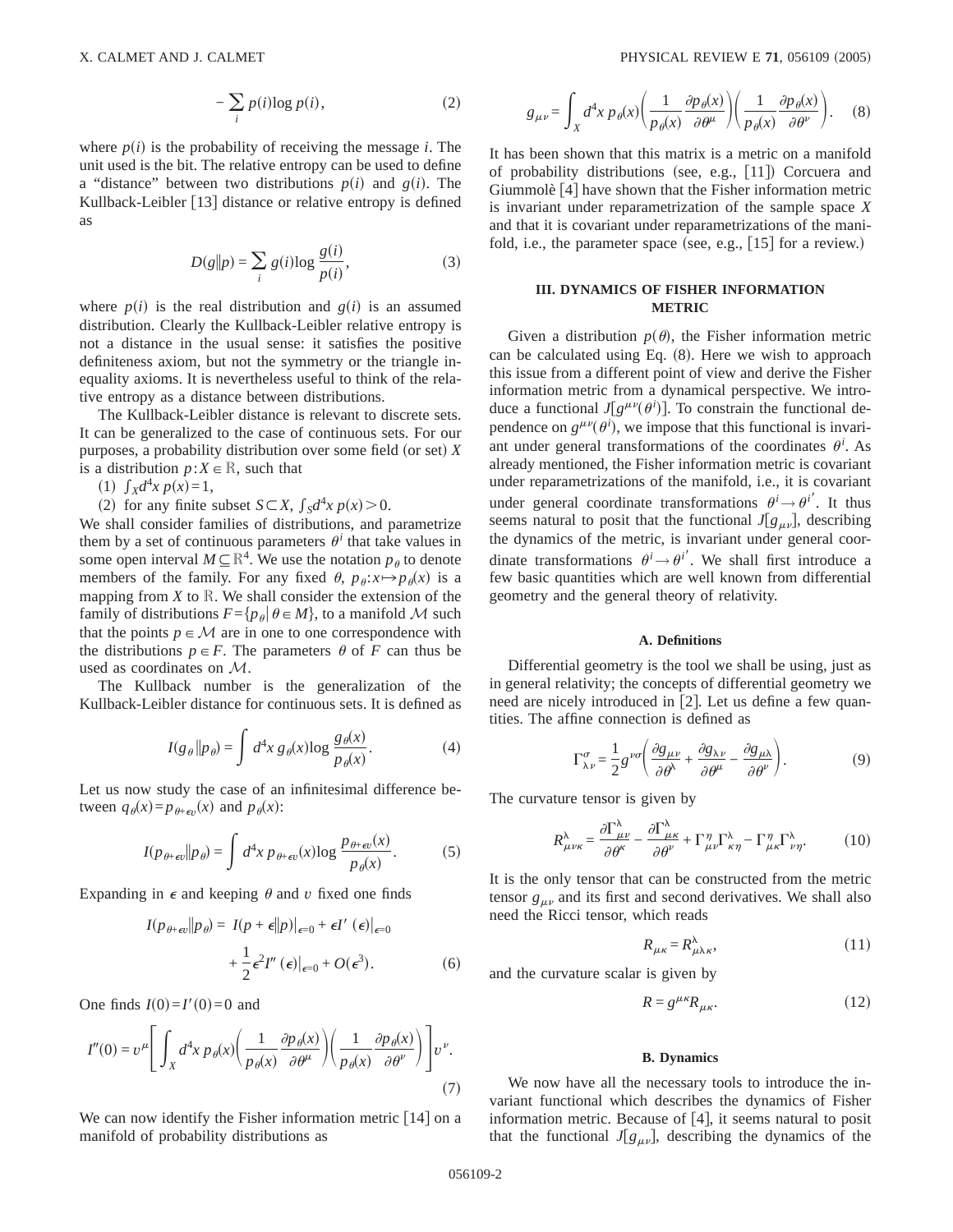metric, is invariant under general coordinate transformations<sup>1</sup>  $\theta^i \rightarrow \theta^{i'}$ . We shall start from the functional:

$$
J[g_{\mu\nu}] = \frac{-1}{16\pi} \int \sqrt{g(\theta)} R(\theta) d^4\theta,
$$
 (13)

where  $g = \det g^{\mu\nu}$  and  $R(\theta)$  is the curvature scalar. This functional is a scalar and it is invariant under general coordinate transformations. Note that  $R(\theta)$  is a scalar and is thus invariant under general coordinate transformations,  $d^4\theta$  transforms as

$$
d^4\theta' \to \left| \frac{\partial \theta'}{\partial \theta} \right| d^4\theta, \tag{14}
$$

and  $\sqrt{g(\theta)}$  transforms as

$$
\sqrt{g(\theta')} \to \left| \frac{\partial \theta}{\partial \theta'} \right| \sqrt{g(\theta)}.
$$
 (15)

The functional is a scalar and thus invariant under general coordinate transformations.

We assume the least action principle and consider small virtual fluctuations of the metric. The variation of  $J[g_{\mu\nu}]$ with respect to  $g_{\mu\nu}$  leads to

$$
\delta J[g_{\mu\nu}] = \frac{1}{16\pi} \int \sqrt{g} \left[ R^{\mu\nu}(\theta) - \frac{1}{2} g^{\mu\nu} R(\theta) \right] \delta g_{\mu\nu} d^4 \theta,
$$
\n(16)

where  $R^{\mu\nu}(\theta)$  is the Ricci tensor introduced in Eq. (11) and  $R(\theta)$  is the curvature scalar [see Eq. (12)]. The requirement that  $J[g_{\mu\nu}]$  be invariant with respect to variation of the metric  $g_{\mu\nu}$ ,  $\delta g_{\mu\nu}$  leads to the following partial differential equations (the Euler-Lagrange equations):

$$
R^{\mu\nu}(\theta) - \frac{1}{2}g^{\mu\nu}(\theta)R(\theta) = 0.
$$
 (17)

Contracting Eq. (17) with  $g_{\mu\nu}$ , one finds  $R=0$ ; the partial differential equations (the Euler-Lagrange equations) are thus

$$
R^{\mu\nu}(\theta) = 0,\t\t(18)
$$

which correspond to the equations obtained by Einstein in his theory of general relativity  $\lceil 1 \rceil$ . If the statistical system under consideration is invariant under reparametrization of the manifold, the dynamics of the Fisher information metric is governed by these partial differential equations.

Another interesting case is the one of infinitesimal transformations  $\theta = \theta + \epsilon(\theta)$ . The functional *J*[ $g_{\mu\nu}$ ] being a scalar is also invariant under this class of transformation. This transformation of  $\theta$  implies the following variation for the metric:

$$
\delta g_{\mu\nu}(\theta) = -g_{\mu\lambda}(\theta) \frac{\partial \epsilon^{\lambda}(\theta)}{\partial \theta^{\nu}} - g_{\lambda\nu}(\theta) \frac{\partial \epsilon^{\lambda}(\theta)}{\partial \theta^{\mu}} - \frac{\partial g_{\mu\nu}(\theta)}{\partial \theta^{\lambda}} \epsilon^{\lambda}(\theta). \tag{19}
$$

The variation of the functional *J* with respect to this transformation leads to the contracted Bianchi identity

$$
\left[ R^{\lambda}{}_{\nu} - \frac{1}{2} \delta^{\lambda}{}_{\nu} R \right]_{;\nu} = 0, \tag{20}
$$

where the semicolon stands for the covariant derivative which is defined by

$$
V_{\mu;\lambda} = \frac{\partial V_{\mu}}{\partial \theta} - \Gamma^{\lambda}_{\mu\nu} V^{\nu}.
$$
 (21)

It is possible to introduce more dynamics in the model by introducing another source (the partial differential equations being nonlinear, the metric is a source for itself already) for the metric in the form of a symmetric tensor  $T^{\mu\nu}$  which transforms as a contravariant tensor [i.e.,  $T^{\mu\nu'} \rightarrow (\partial \theta^{\mu}/\partial \theta^{\rho})$  $\times (\partial \theta^{\nu}/\partial \theta^{\sigma})T^{\rho\sigma}$ . The modified functional then becomes

$$
J[g_{\mu\nu}] = \frac{-1}{16\pi} \int \sqrt{g(\theta)} R(\theta) d^4 \theta + \frac{1}{2} \int \sqrt{g(\theta)} T^{\mu\nu} g_{\mu\nu} d^4 \theta.
$$
\n(22)

This functional leads to the partial differential equations

$$
R^{\mu\nu}(\theta) - \frac{1}{2}g^{\mu\nu}(\theta)R(\theta) + 8\pi T^{\mu\nu}(\theta) = 0.
$$
 (23)

In the general theory of relativity the case  $T^{\mu\nu}(\theta) = 0$  corresponds to empty space. In the statistical system case, the tensor  $T^{\mu\nu}(\theta)$  can be used to implement constraints on the statistical system under consideration. Notice that symmetries, in our case general coordinate invariance, can be broken by generating terms in  $T^{\mu\nu}$  that are not transforming as second rank tensors. Imposing symmetries on a system and breaking these symmetries usually leads to relations between the parameters of the model. This can be very useful for applications.

Obviously the functional we have chosen is the simplest case possible. We have chosen to build the curvature tensor using only the metric and its first and second derivatives. One could obviously obtain more complicated models by taking higher derivatives into account. One could also introduce further dynamics in the model. As an example one can add a scalar  $\phi$  in the theory and consider the so-called Brans-Dicke model  $\lceil 16 \rceil$ 

$$
J[g_{\mu\nu}] = \frac{-1}{16\pi} \int \sqrt{g(\theta)} \phi(\theta) R(\theta) d^4 \theta + \text{[dynamics for } \phi(\theta)\text{]}.
$$
\n(24)

This functional is also a scalar, i.e., it is invariant under general coordinate transformations, but it leads to a different

<sup>&</sup>lt;sup>1</sup>This situation arises in Einstein's theory of general relativity. set of partial differential equations.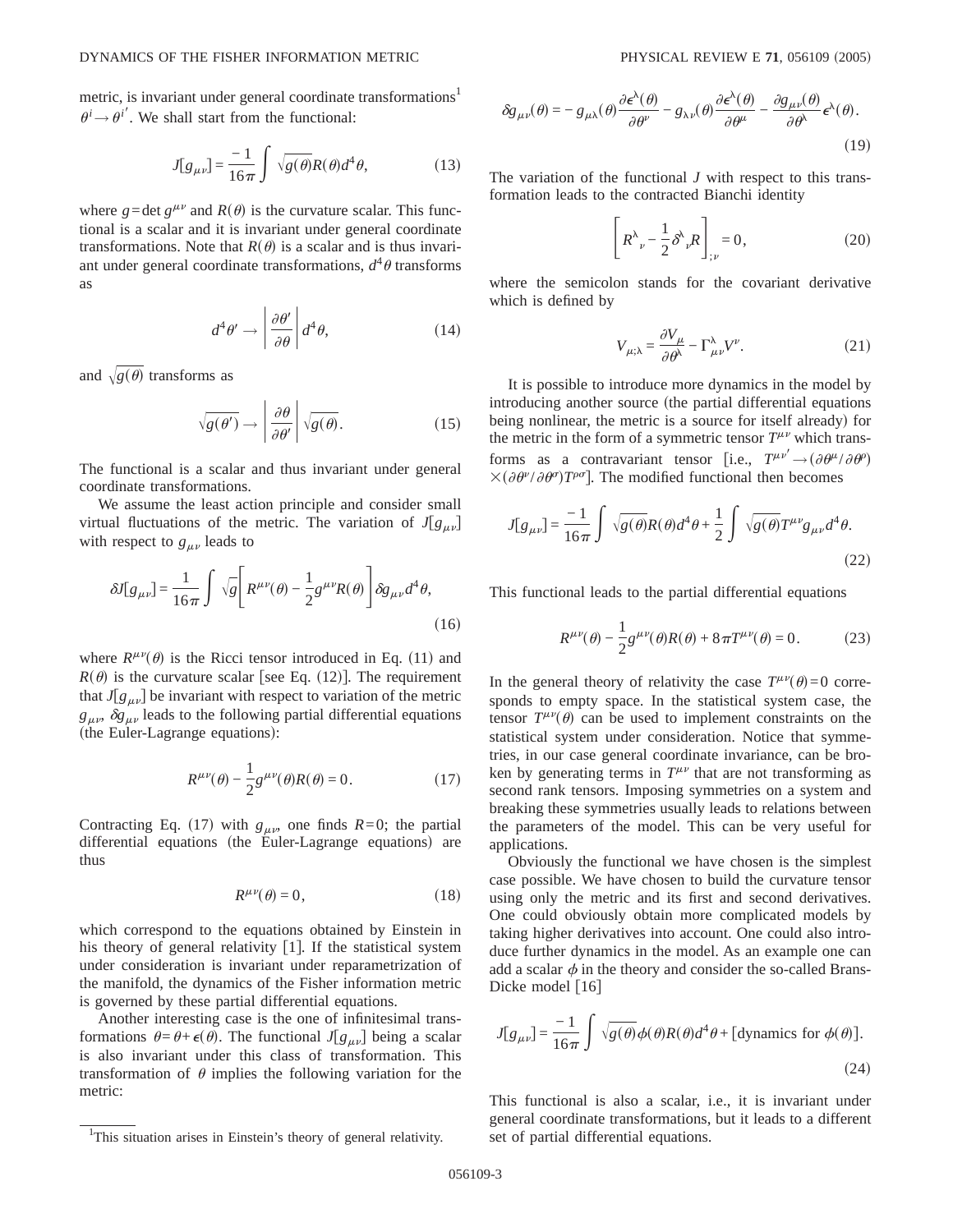#### **C. Constraints for the probability distributions**

If one inserts the expression for the Fisher information metric  $(8)$  in the partial differential equations  $(18)$  obtained by postulating that the functional is invariant under general coordinate transformations (note that  $R_{\mu\nu}$  and *R* are functions of  $g_{\mu\nu}$ , one finds a lengthy and complicated expression. It is a differential equation for the distribution  $p_{\theta}(x)$ . It is best to first find solutions to the partial differential equation  $(17)$  or  $(18)$  to obtain the metric constrained by the symmetries of the problem and then to deduce the constraints for the distribution  $p_{\theta}(x)$ . Finding an exact solution to the partial differential equation  $(17)$  or  $(18)$  is in general very difficult; however, when the problem under consideration has enough symmetries, certain solutions are known.

Obviously, a trivial diagonal metric with constant entries of the type  $(1, \ldots, 1)$  is a solution of the partial differential equations  $(17)$ . One obtains the following constraints for probability distributions:

$$
\int_{X} d^{4}x \, p_{\theta}(x) \left( \frac{1}{p_{\theta}(x)} \frac{\partial p_{\theta}(x)}{\partial \theta^{\mu}} \right) \left( \frac{1}{p_{\theta}(x)} \frac{\partial p_{\theta}(x)}{\partial \theta^{\mu}} \right) = 1,
$$
\n
$$
\int_{X} d^{4}x \, p_{\theta}(x) \left( \frac{1}{p_{\theta}(x)} \frac{\partial p_{\theta}(x)}{\partial \theta^{\mu}} \right) \left( \frac{1}{p_{\theta}(x)} \frac{\partial p_{\theta}(x)}{\partial \theta^{\nu}} \right) = 0 \quad \text{if } \mu \neq \nu.
$$
\n(25)

This constraint is trivial and for example Gaussian distributions satisfy it.

Another example is that of a four-dimensional problem which is spherically symmetric in three coordinates (isotropic) say  $\theta^1$ ,  $\theta^2$ , and  $\theta^3$  and with a metric that is independent of the fourth coordinate  $\theta^0$ . In that case a solution was found by Schwarzschild  $[17]$  (see also, e.g.,  $[2]$ ). Using spherical coordinates for the three coordinates  $\theta^1$ ,  $\theta^2$ , and  $\theta^3$ , the metric is of the form  $(1-2\alpha/r,(1-2\alpha/r)^{-1},r^2,r^2\sin^2\theta)$  for a four-dimensional problem denoting the coordinates by  $(\tau, r, \theta, \phi)$ , and where  $\alpha$  is an integration constant. We thus obtain the following constraints for a probability distribution:

$$
\int_{X} d^{4}x \frac{1}{p_{\theta}(x)} \left( \frac{\partial p_{\theta}(x)}{\partial \tau} \right)^{2} = 1 - \frac{2\alpha}{r},
$$
\n(26)

$$
\int_X d^4x \frac{1}{p_\theta(x)} \left( \frac{\partial p_\theta(x)}{\partial r} \right)^2 = \left( 1 - \frac{2\alpha}{r} \right)^{-1},
$$

$$
\int_X d^4x \frac{1}{p_\theta(x)} \left( \frac{1}{r} \frac{\partial p_\theta(x)}{\partial \theta} \right)^2 = r^2,
$$

$$
\int_{X} d^{4}x \frac{1}{p_{\theta}(x)} \left( \frac{1}{r \sin \theta} \frac{\partial p_{\theta}(x)}{\partial \phi} \right)^{2} = r^{2} \sin^{2} \theta,
$$
\n
$$
\int_{X} d^{4}x p_{\theta}(x) \left( \frac{1}{p_{\theta}(x)} \frac{\partial p_{\theta}(x)}{\partial \theta^{\mu}} \right) \left( \frac{1}{p_{\theta}(x)} \frac{\partial p_{\theta}(x)}{\partial \theta^{\nu}} \right) = 0 \quad \text{if } \mu \neq \nu.
$$
\n(27)

This example illustrates how to obtain nontrivial constraints on the probability distributions.

#### **IV. CONCLUSIONS**

In this work we have presented a method to generate probability distributions that correspond to metrics obeying partial differential equations generated by extremizing a functional  $J[g^{\mu\nu}(\theta^i)]$ , where  $g^{\mu\nu}(\theta^i)$  is the Fisher metric. We have postulated that this functional of the dynamical variable  $g^{\mu\nu}(\theta)$  be stationary with respect to small variations of these variables. Our approach enables a dynamical approach to the Fisher information metric. It allows us to impose symmetries on a statistical system in a systematic way. We have presented different models and some solutions to these partial differential equations. There is a very nice analogy between the Fisher information metric and Einstein's theory of general relativity. We have argued that since the Fisher information metric is covariant under reparametrizations of the manifold, i.e., it is covariant under general coordinate transformations  $\theta^i \rightarrow \theta^{i'}$ , it is natural to posit that the functional  $J[g_{\mu\nu}]$ , describing the dynamics of the metric, is invariant under general coordinate transformations  $\theta^i \rightarrow \theta^{i'}$ . This led us to the functional that determines the dynamics of our models.

We foresee several application domains such as reasoning or quantum computing. There is an additional application that is under investigation and is a classical one for stochastic methodologies: classification in insurance  $\lceil 18 \rceil$ . We expect to refine the classification process through symmetry considerations. The Fisher information metric is a standard tool to analyze data. We expect that our work will help to classify data and verify whether reparametrization symmetries are present in the data. Our work will also have implications for thermodynamics, e.g., for the problem leading to Landau's diamagnetism where Fisher's information plays an important role [19] or for the canonical ensemble entropy for the onedimensional quantum harmonic oscillator which has also been shown to be related to Fisher's information  $[20]$ .

#### **ACKNOWLEDGMENT**

The work of X.C. was supported in part by the U.S. Department of Energy under Grant No. DE-FG02-97ER-41036.